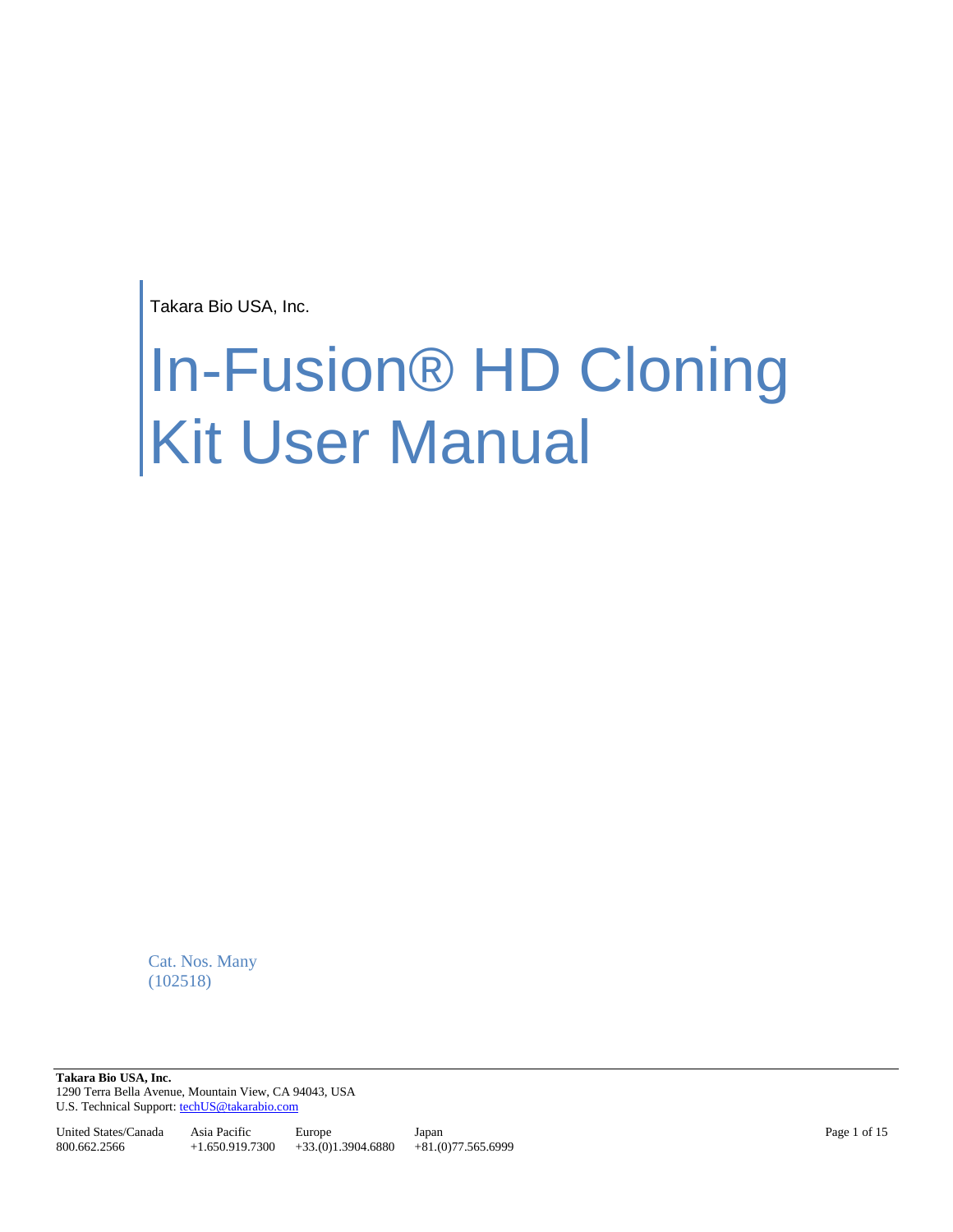# **Table of Contents**

| I.        |  |
|-----------|--|
| Π.        |  |
| Ш.        |  |
| IV.       |  |
| A.        |  |
| <b>B.</b> |  |
| C.        |  |
| D.        |  |
| V.        |  |
| VI.       |  |
| A.        |  |
| <b>B.</b> |  |
| VII.      |  |
| A.        |  |
| <b>B.</b> |  |
| VIII.     |  |
|           |  |
| IX.       |  |
| Χ.        |  |
|           |  |
|           |  |
|           |  |

# **Table of Figures**

# **Table of Tables**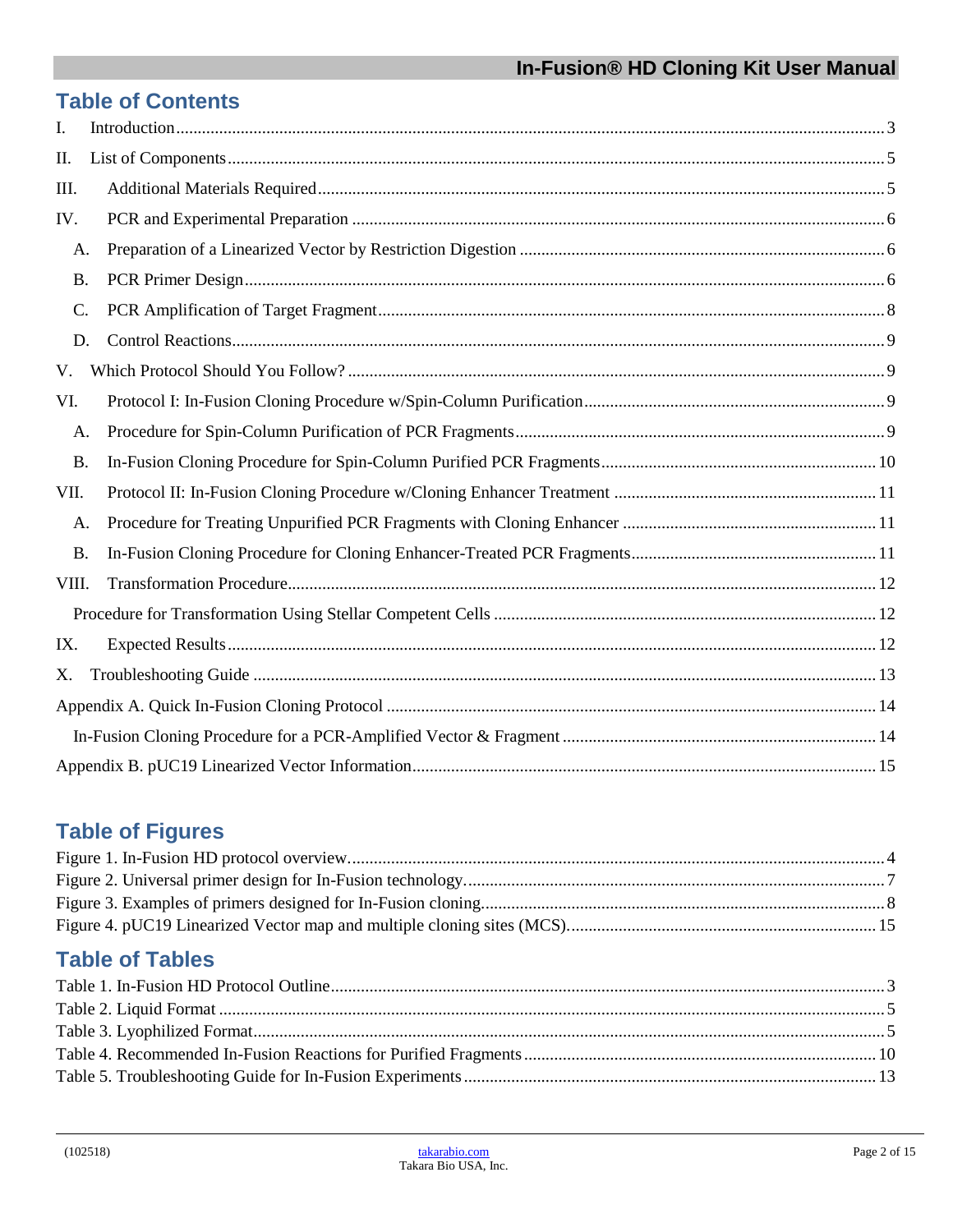# <span id="page-2-0"></span>**I. Introduction**

**In-Fusion HD Cloning Kits** are designed for fast, directional cloning of one or more fragments of DNA into any vector. The cornerstone of In-Fusion cloning technology is our proprietary In-Fusion Enzyme, which fuses DNA fragments (e.g., PCR-generated inserts and linearized vectors) efficiently and precisely by recognizing 15-bp overlaps at their ends. These 15-bp overlaps can be engineered by designing primers for amplification of the desired sequences. In-Fusion HD Kits offer increased cloning efficiency over previous generations of In-Fusion Kits, especially for long fragments, short oligonucleotides, and multiple fragments.

- **Clone any insert, into any location, within any vector you choose**
- **Efficiently clone a broad range of fragment sizes**
- **Clone multiple DNA fragments simultaneously into any vector in a single reaction**
- **No restriction digestion, phosphatase treatment, or ligation required**
- **Final constructs are seamless with no extra or unwanted base pairs**

The table below is a general outline of the protocol used for the In-Fusion HD Cloning Kits. This outline is further illustrated in Figure 1. Please refer to the specified pages for details on performing each step.

#### <span id="page-2-1"></span>**Table 1. In-Fusion HD Protocol Outline**

| <b>Step</b> | <b>Action</b>                                                                                                                                                                                     | <b>Pages</b>                                                                                     |
|-------------|---------------------------------------------------------------------------------------------------------------------------------------------------------------------------------------------------|--------------------------------------------------------------------------------------------------|
| 1           | Select a base vector and identify the insertion site. Linearize the<br>vector by restriction enzyme digestion or inverse PCR and purify.                                                          | 6                                                                                                |
| 2           | Design PCR primers for your gene of interest with 15-bp extensions<br>(5') that are complementary to the ends of the linearized vector.                                                           | $6 - 8$                                                                                          |
| 3           | Amplify your gene of interest with CloneAmp™ DNA polymerase.<br>Verify on an agarose gel that your target DNA has been amplified and<br>determine the integrity of the PCR product.               | $8 - 9$                                                                                          |
| 4           | Spin-column purify your PCR product OR treat it with Cloning<br>Enhancer.                                                                                                                         |                                                                                                  |
| 5           | Set up your In-Fusion cloning reaction:<br>2 µl 5X In-Fusion HD Enzyme Premix<br>X µl Linearized vector<br>X µl Insert<br>$X$ µl dH <sub>2</sub> 0 to a total reaction volume of 10 µl. Mix well. | Spin-Column Protocol I<br>$(p. 9 - 11)$<br>OR.<br><b>Cloning Enhancer Protocol II</b><br>(p. 11) |
| 6           | Incubate the reaction for 15 min at 50°C, then place on ice.                                                                                                                                      |                                                                                                  |
| 7           | Transform competent cells with 2.5 µl of the reaction<br>mixture from Step 6.                                                                                                                     | 12                                                                                               |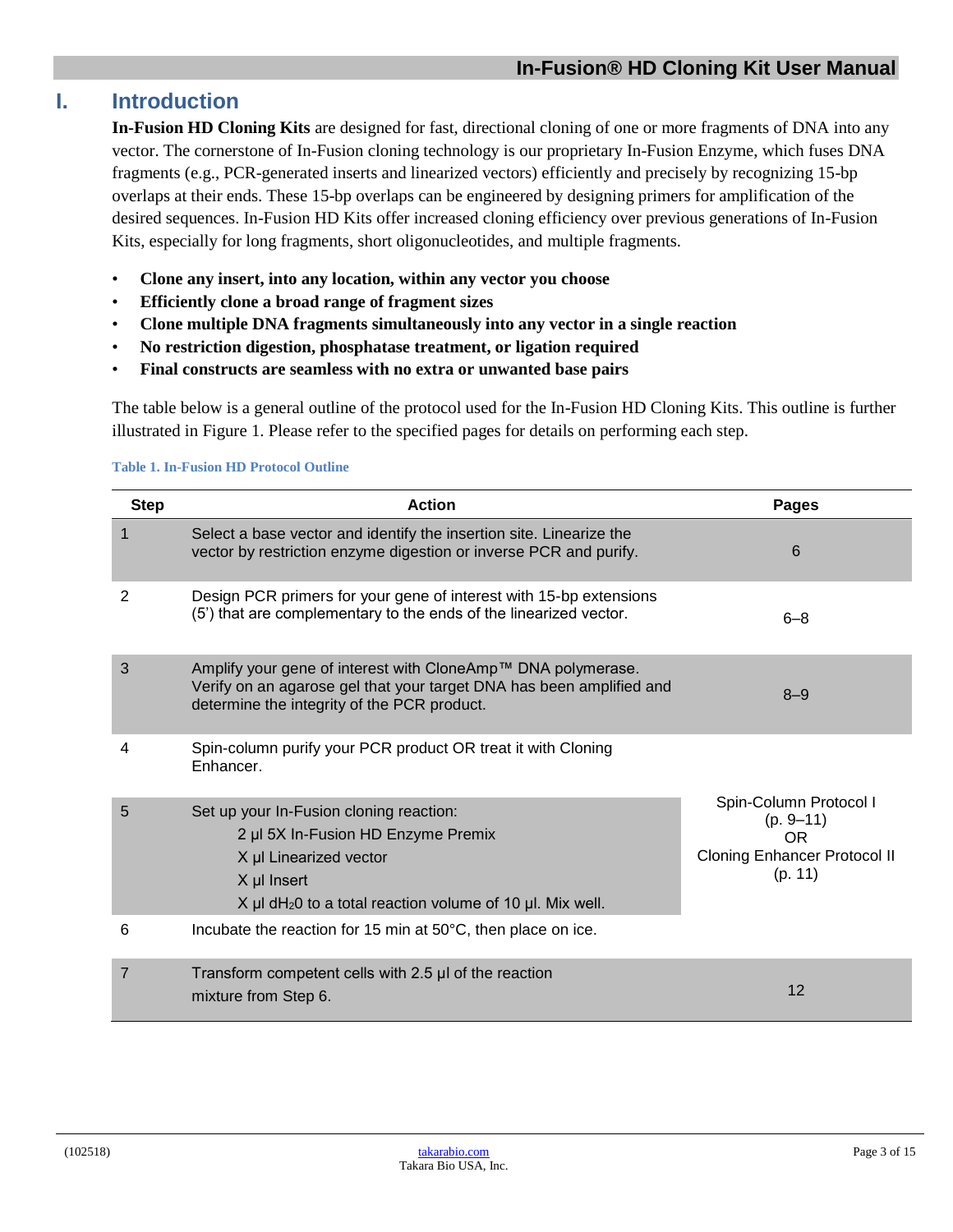

<span id="page-3-0"></span>\* If you obtain PCR product with non-specific background, isolate the target fragment by gel extraction first, then spin-column purify.

**Figure 1. In-Fusion HD protocol overview.**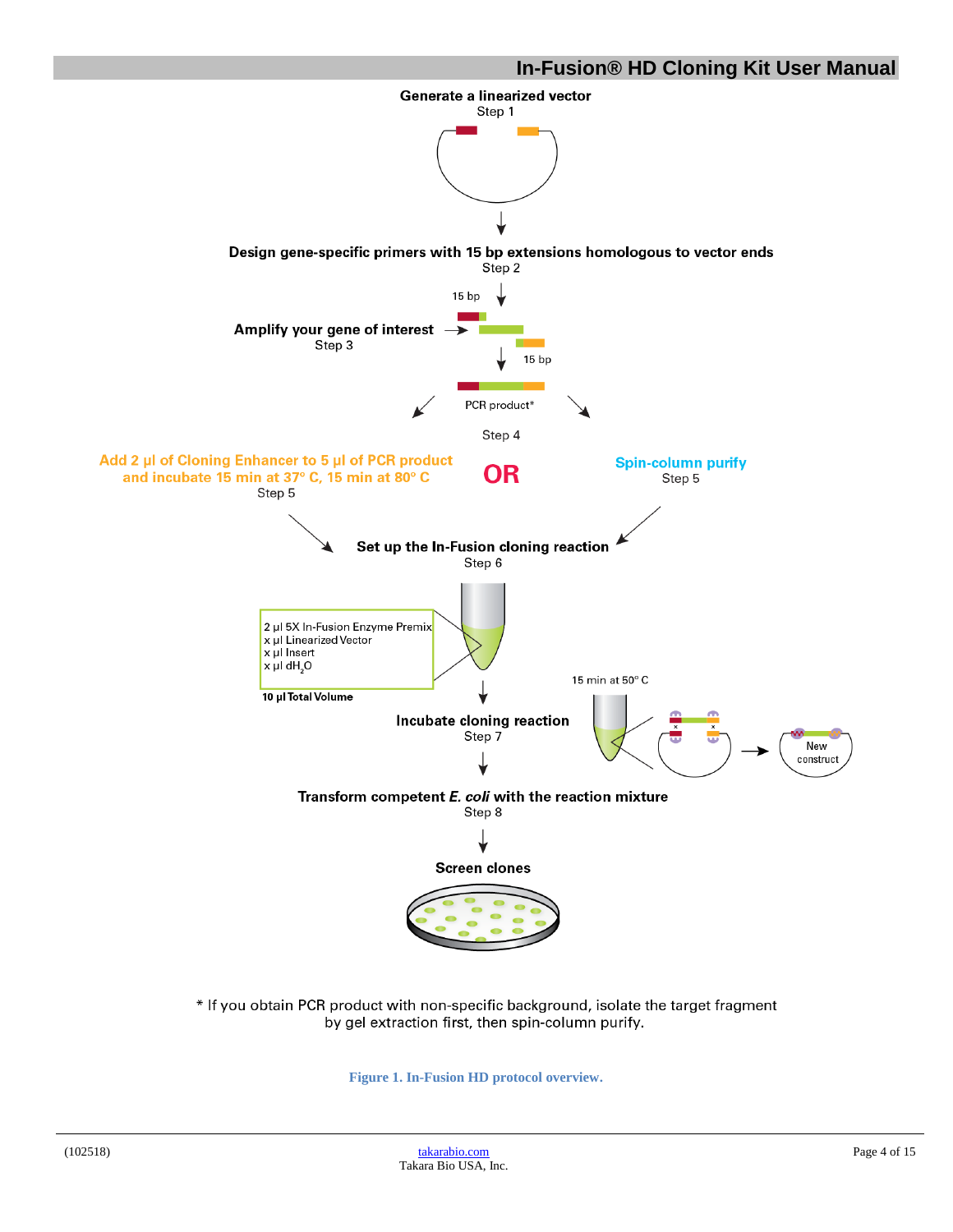## <span id="page-4-0"></span>**II. List of Components**

All In-Fusion HD Cloning kits contain 5X In-Fusion HD Enzyme Premix, linearized pUC19 Control Vector (50 ng/μl), and 2 kb Control Insert (40 ng/μl).

Store all components at –20°C.

Please see the tables below for more information on the components included in your kit.

<span id="page-4-2"></span>**Table 2. Liquid Format**

| <b>Product Name</b>                           | Cat.<br>No. | <b>Size</b> | <b>Purification Kit</b><br><b>Included</b> | Stellar™<br><b>Competent Cells</b><br><b>Included</b> | <b>CloneAmp HiFi PCR</b><br><b>Premix Included</b> |
|-----------------------------------------------|-------------|-------------|--------------------------------------------|-------------------------------------------------------|----------------------------------------------------|
| <b>In-Fusion HD</b><br><b>Cloning Plus</b>    | 638909      | 10 rxns     | Spin Columns                               | Yes                                                   | <b>Yes</b>                                         |
|                                               | 638910      | 50 rxns     | Spin Columns                               | Yes                                                   | Yes                                                |
|                                               | 638911      | $100$ rxns  | Spin Columns                               | Yes                                                   | Yes                                                |
|                                               | 638920      | 96 rxns     | Spin Columns                               | Yes                                                   | Yes                                                |
| <b>In-Fusion HD</b><br><b>Cloning Plus CE</b> | 638916      | 10 rxns     | <b>Cloning Enhancer</b>                    | Yes                                                   | <b>Yes</b>                                         |
|                                               | 638917      | 50 rxns     | <b>Cloning Enhancer</b>                    | Yes                                                   | Yes                                                |
|                                               | 638918      | $100$ rxns  | <b>Cloning Enhancer</b>                    | Yes                                                   | Yes                                                |
|                                               | 638919      | 96 rxns     | <b>Cloning Enhancer</b>                    | Yes                                                   | Yes                                                |
| <b>In-Fusion HD</b><br><b>Cloning Kit</b>     | 639650      | 100 rxns    | <b>None</b>                                | No.                                                   | No.                                                |
|                                               | 638933      | 500 rxns    | None                                       | No.                                                   | No.                                                |

#### <span id="page-4-3"></span>**Table 3. Lyophilized Format**

| <b>Product Name</b>                                 | Cat.<br>No. | <b>Size</b> | <b>Purification Kit</b><br><b>Included</b> | <b>Stellar Competent</b><br><b>Cells Included</b> | <b>CloneAmp HiFi PCR</b><br><b>Premix Included</b> |
|-----------------------------------------------------|-------------|-------------|--------------------------------------------|---------------------------------------------------|----------------------------------------------------|
| <b>In-Fusion HD</b><br>EcoDry™                      | 638912      | 8 rxns      | Spin Columns                               | Yes                                               | Yes                                                |
| <b>Cloning Plus</b>                                 | 638913      | 24 rxns     | Spin Columns                               | Yes                                               | Yes                                                |
|                                                     | 638914      | 48 rxns     | Spin Columns                               | Yes                                               | Yes                                                |
|                                                     | 638915      | 96 rxns     | Spin Columns                               | Yes                                               | Yes                                                |
| <b>In-Fusion HD</b><br><b>EcoDry Cloning</b><br>Kit | 639691      | 96 rxns     | <b>None</b>                                | No.                                               | <b>No</b>                                          |

# <span id="page-4-1"></span>**III. Additional Materials Required**

The following materials are required but not supplied:

- **Ampicillin** (100 mg/ml stock) **or other antibiotic** required for plating the In-Fusion reaction
- **LB (Luria-Bertani) medium** (pH 7.0)
- **LB/antibiotic plates**
- **SOC medium**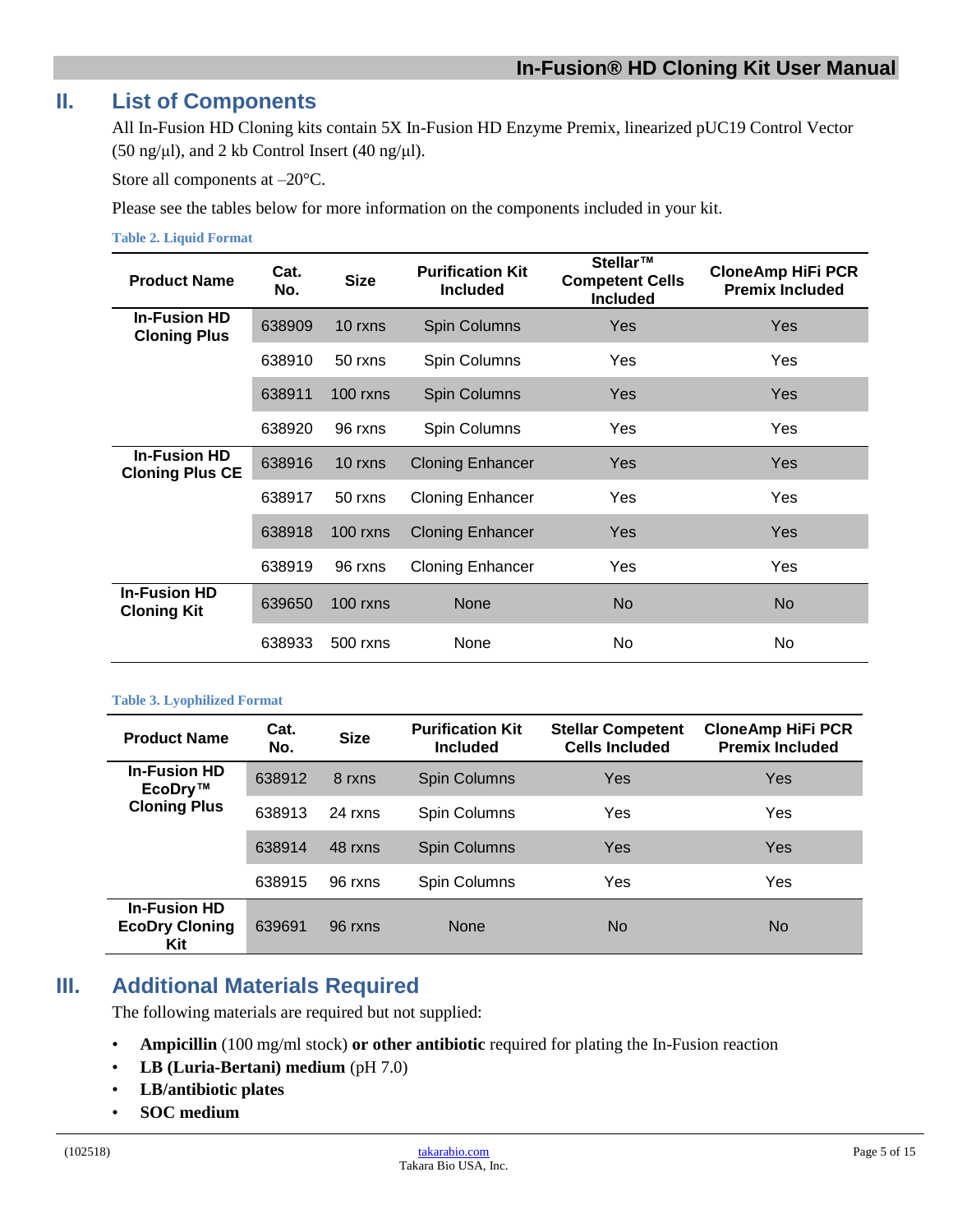# <span id="page-5-1"></span><span id="page-5-0"></span>**IV. PCR and Experimental Preparation**

## **A. Preparation of a Linearized Vector by Restriction Digestion**

To achieve a successful In-Fusion reaction, you must first generate a linearized vector. The linearized vector can be generated using restriction enzymes (single or double digests) or by PCR.

Due to differences in cutting efficiencies, different restriction enzymes will generate different amounts of background. Generally speaking, two enzymes cut better than any single enzyme. Efficiency of digestion will always be better if the restriction sites are as far apart as possible. In addition, increasing the enzyme digestion time and the digestion reaction volume will reduce the background.

Recommendations for preparation of a linearized vector by restriction enzyme digestion:

- 1. Incubate your restriction digest as directed by the restriction enzyme supplier. For many enzymes, incubation from 3 hours to overnight can increase linearization and reduce background.
- 2. After digestion, purify the linearized vector using any available PCR purification kit. We recommend gel purification using the NucleoSpin Gel and PCR Clean-Up kit.
- 3. [Control] Check the background of your vector by transforming 5–10 ng of the linearized and purified vector into competent cells. If the background is high, continue digesting the vector for a longer time after the addition of more restriction enzyme(s). Incubate 2 hours to overnight. Gel purify the remainder of the vector and transform again.

# <span id="page-5-2"></span>**B. PCR Primer Design**

Primer design and quality are critical for the success of the In-Fusion reaction. In-Fusion allows you to join two or more fragments, e.g. vector and insert (or multiple fragments), as long as they share 15 bases of homology at each end. Therefore, In-Fusion PCR primers must be designed in such a way that they generate PCR products containing ends that are homologous to those of the vector (or each other). Figure 2 outlines the guidelines for primer design and Figure 3 gives specific examples of In-Fusion PCR primers.

When designing In-Fusion PCR primers, consider the following:

1. Every In-Fusion primer must have two characteristics: The 5' end of the primer must contain 15 bases that are homologous to 15 bases at one end of the DNA fragment to which it will be joined (i.e., the vector or another insert). The 3' end of the primer must contain sequence that is specific to the target gene.

**NOTE:** When joining more than 2 fragments (including the linearized vector), we strongly recommend increasing the homologous region to 20 bp. We have found that this modification yields 5- to 7-fold more transformant colonies, while still maintaining high cloning accuracy. This increase in the length of sequence homology is not detrimental to any standard cloning applications. For more details, please read the In-Fusion [HD Multiple-Insert Cloning Protocol-At-A-Glance.](http://www.takarabio.com/resourcedocument/x32740)

- 2. The 3' portion of each primer should:
	- be gene-specific.
	- be between 18–25 bases in length, and have a GC-content between 40–60%.
	- have a melting temperature  $(T_m)$  between 58–65°C. The  $T_m$  difference between the forward and reverse primers should be  $\leq 4^{\circ}\text{C}$ , or you will not get good amplification. Note: The T<sub>m</sub> should be calculated based upon the 3' (gene-specific) end of the primer, and NOT the entire primer. If the calculated  $T_m$  is too low, increase the length of the gene-specific portion of the primer until you reach a  $T_m$  of between 58–65°C.
	- not contain identical runs of nucleotides. The last five nucleotides at the 3' end of each primer should contain no more than two guanines (G) or cytosines (C).
- 3. Avoid complementarity within each primer to prevent hairpin structures, and between primer pairs to avoid primer dimers.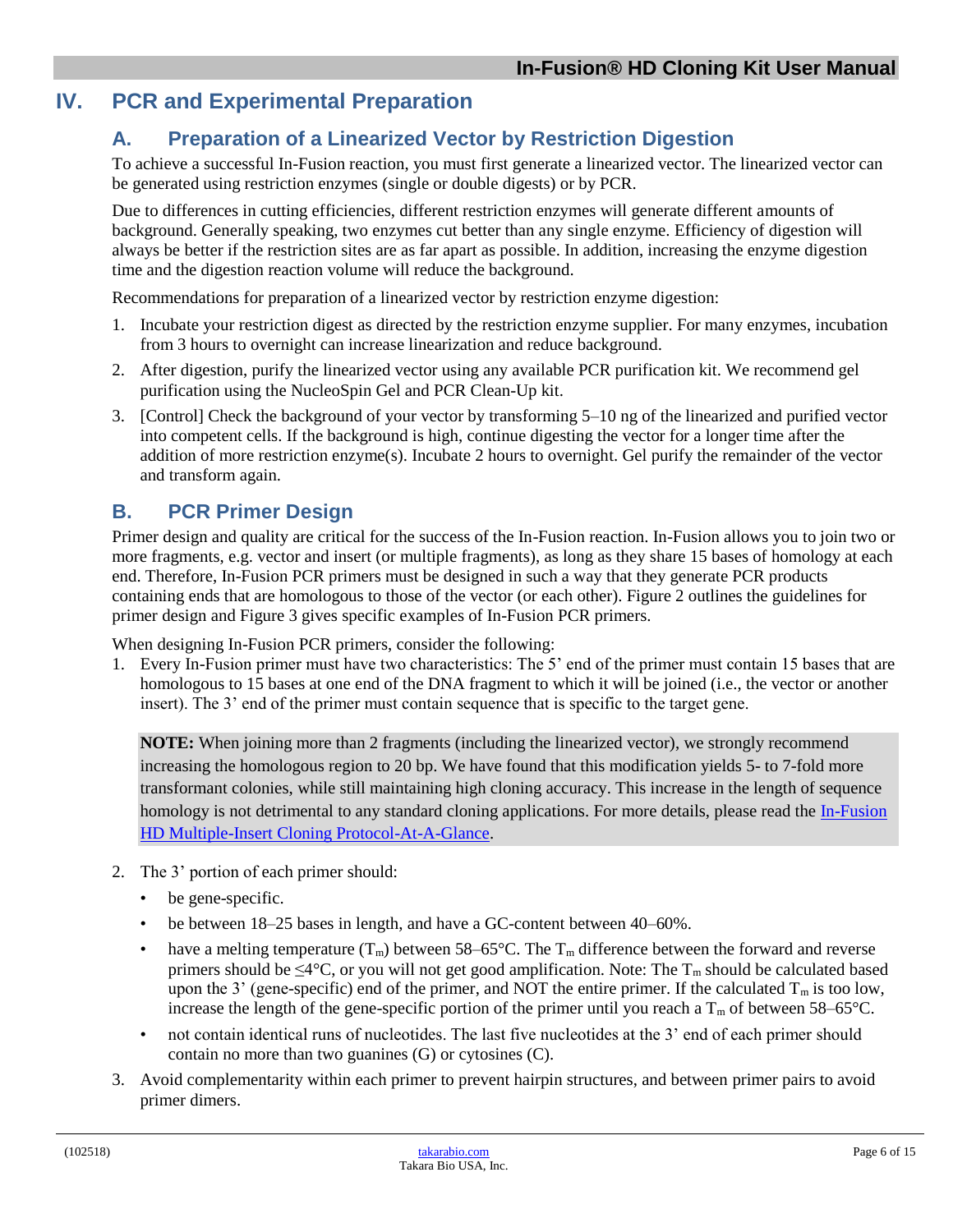- 4. You can perform a BLAST search to determine if the 3' portion of each primer is unique and specific (at **www.ncbi.nlm.nih.gov/BLAST/**).
- 5. We provide an online tool that simplifies In-Fusion PCR primer design for standard cloning reactions. Simply provide your vector sequence, the restriction enzyme(s) used to linearize the vector (if that is the chosen method for linearization), and the primer sequence required to amplify your region of interest. (Go to [http://www.takarabio.com/US/Products/Cloning\\_and\\_Competent\\_Cells/Selection\\_Guides/Online\\_In-](https://www.takarabio.com/learning-centers/cloning/in-fusion-cloning-tools)[Fusion\\_Tools\)](https://www.takarabio.com/learning-centers/cloning/in-fusion-cloning-tools)
- 6. We generally use desalted oligonucleotide primers in PCR reactions. However, primer quality can depend on the vendor and varies from lot to lot. If your primer quality is particularly poor (i.e., has many premature termination products), or your primers are longer than 45 nucleotides, they may need to be PAGE purified; however, we usually find this is unnecessary.



This means that the bases complementary to 5' overhangs are included in the primer sequence, but the bases in 3' overhangs are not.

<span id="page-6-0"></span>**Figure 2. Universal primer design for In-Fusion technology.** Successful insertion of a PCR fragment requires that the PCR insert shares 15 bases of homology with each end of the linearized vector. This sequence homology is added to the insert through the PCR primers. For vectors with sticky ends, bases complementary to 5' overhangs are included in the primer sequence; bases in the 3' overhangs are not.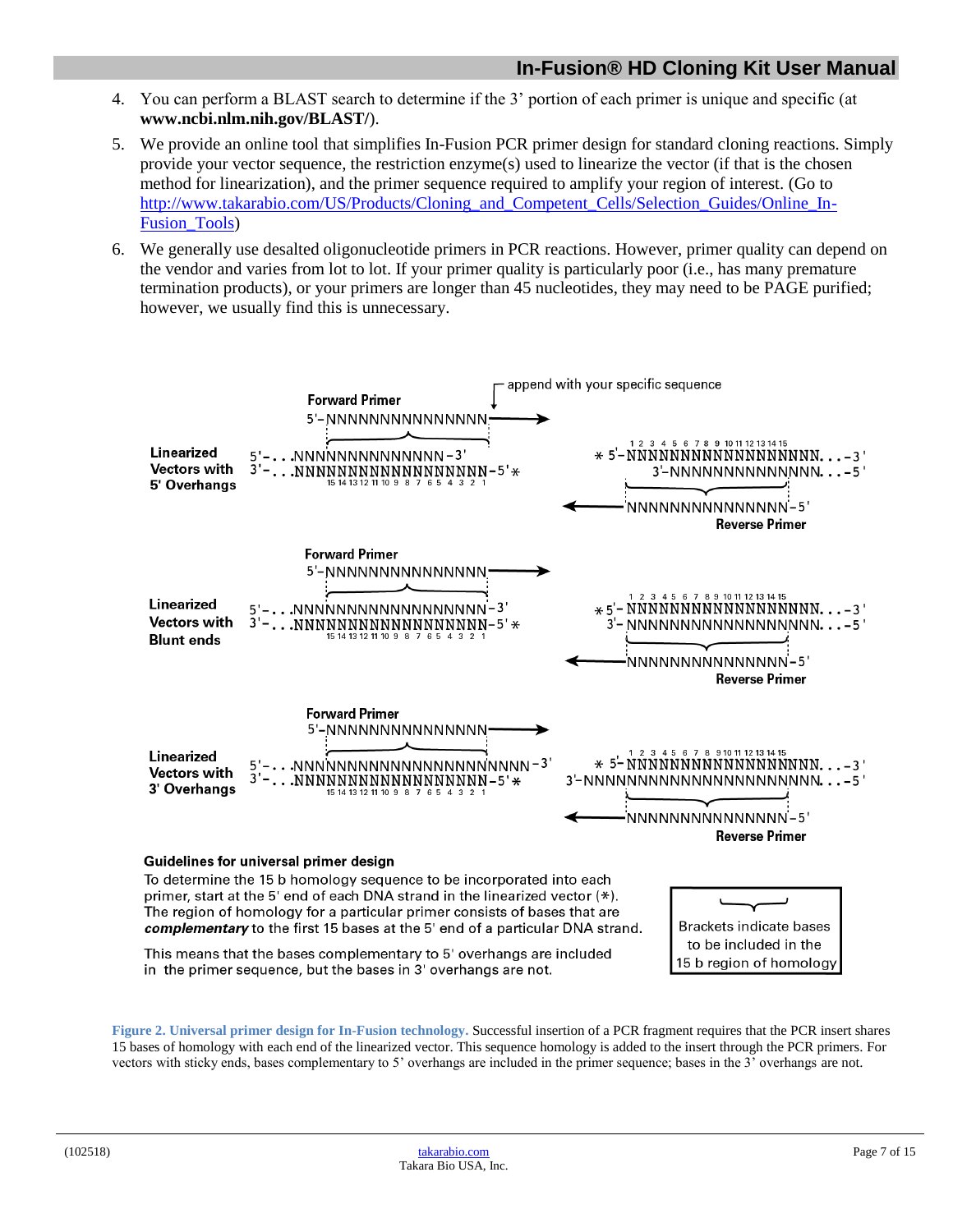

<span id="page-7-1"></span>**Figure 3. Examples of primers designed for In-Fusion cloning.** The above figure shows examples of primers designed with recognition sites for restriction enzymes that generate: 5' overhangs (**Panel A**), blunt ends (**Panel B**), and 3' overhangs (**Panel C**). The primer sequences are shown in bold. The Xs represent bases corresponding to the gene or sequence of interest. Additional nucleotides (indicated with a black box) have been added to each primer in order to reconstruct the restriction sites. **They are not part of the 15 bases of sequence homology.**

## <span id="page-7-0"></span>**C. PCR Amplification of Target Fragment**

For most DNA polymerases, 100 pg-1 ng of plasmid DNA is enough to use as a PCR template. However, if you are amplifying from a pool of cDNA, the amount of template DNA required depends on the relative abundance of the target message in your mRNA population. The In-Fusion method is not affected by the presence or absence of A-overhangs, so you can use any thermostable DNA polymerase for amplification, including proofreading enzymes.

For the best results, we recommend using our **CloneAmp HiFi PCR Premix** (sold in In-Fusion HD Plus Systems, and separately as Cat. No. 639298), which provides exceptionally accurate and efficient DNA amplification, due to the high sensitivity, specificity, priming efficiency, and extension efficiency of CloneAmp HiFi Polymerase—which is formulated with a hot start antibody to prevent nonspecific amplification. CloneAmp HiFi PCR Premix also contains dNTPs and optimized buffer, allowing rapid set-up of PCR reactions. The amount of time required for the extension step has been standardized, allowing amplification of large amounts of template DNA that would otherwise be difficult to amplify.

- **1. Amount of template to use with CloneAmp HiFi PCR Premix** (for a 25-μl reaction, with a 5 sec/kb extension time for genomic DNA,  $\lambda$  DNA, and plasmid DNA templates, or a 5–10 sec/kb extension time for cDNA templates)
	- Human genomic DNA 5 ng-100 ng
	- *E. coli* genomic DNA 100 pg–100 ng
	- $\lambda$  DNA  $10$  pg–100 ng
	- Plasmid DNA 10 pg-1 ng
	- cDNA  $\leq$  the equivalent of 25–125 ng total RNA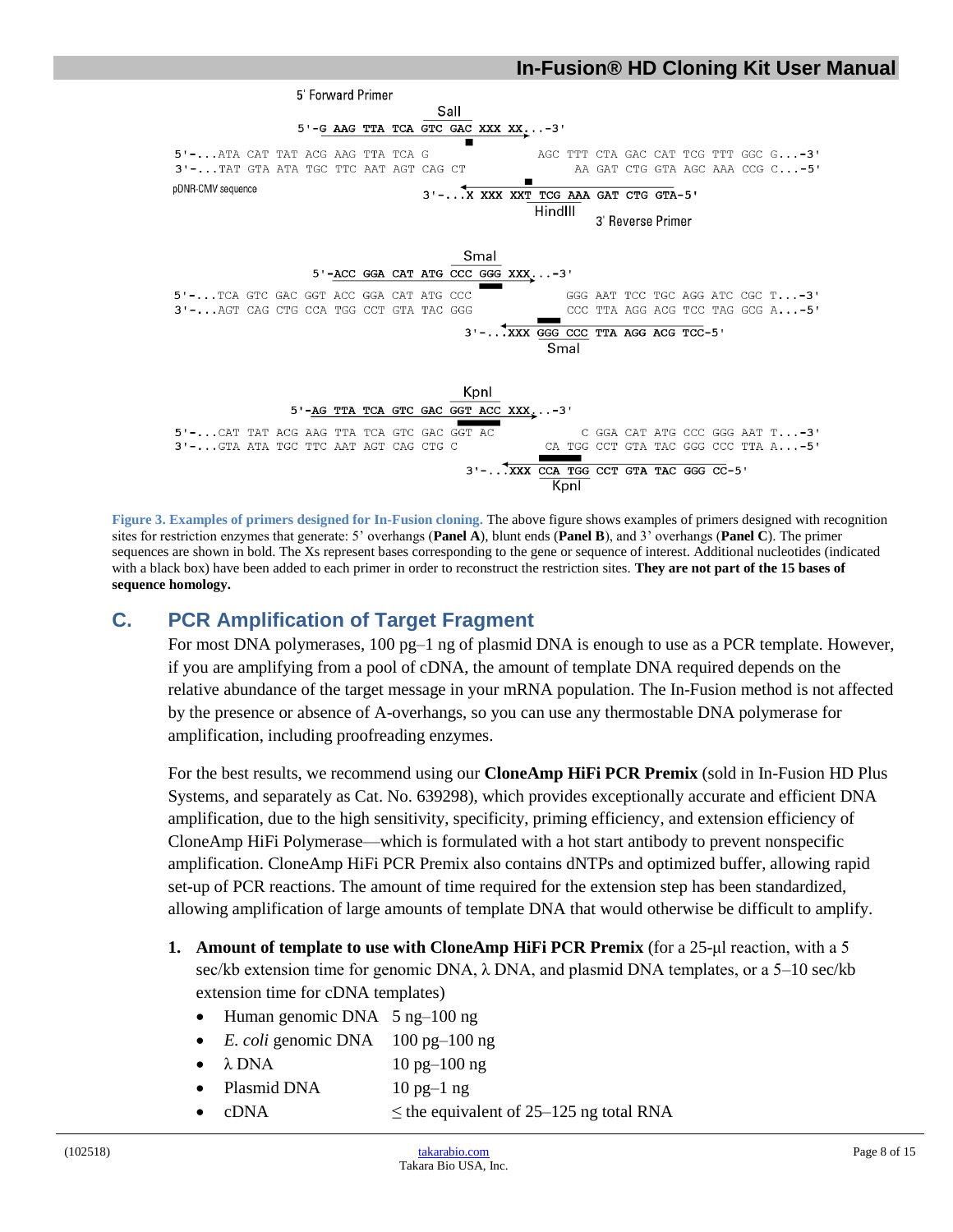- **2. PCR product sizes that can be obtained with CloneAmp HiFi PCR Premix** (with a 5 sec/kb extension time for genomic DNA and  $\lambda$  DNA templates, or a 5–10 sec/kb extension time for cDNA templates)
	- Human genomic DNA up to 6 kb
	- *E. coli* genomic DNA up to 10 kb
	- cDNA up to 6 kb
	- $\lambda$  DNA up to 15 kb
- **3. Analysis of PCR products:** When PCR cycling is complete, use an agarose gel to confirm that you have obtained a single DNA fragment and to estimate the concentration of your PCR product. Quantify the amount of DNA by measuring against a known standard or DNA mass ladder run on the same gel.

# <span id="page-8-0"></span>**D. Control Reactions**

When using the In-Fusion kit for the first time, we strongly recommend that you perform the positive and negative control reactions in parallel with your In-Fusion cloning reaction. The positive control should consist of a circular vector of known concentration (competent cells should give  $>2 \times 10^8$  cfu/μg), and the negative control should consist of a known amount of your linearized vector (see Section IX for Expected Results). Performing the control reactions will verify that the system is working properly. The 2-kb Control Insert included in the In-Fusion HD Cloning Kits has already been purified, so there is no need for further treatment prior to the cloning reaction.

# <span id="page-8-1"></span>**V. Which Protocol Should You Follow?**

Following PCR, verify by agarose gel electrophoresis that your target fragment has been amplified. If a single band of the desired size is obtained, you can **EITHER** spin-column purify (**follow Protocol I**), **OR** treat your PCR product with Cloning Enhancer (**follow Protocol II**). However, if non-specific background or multiple bands are visible on your gel, isolate your target fragment by gel extraction, then spin-column purify (**follow Protocol I**). If you use PCR to amplify your vector and insert and you obtain both a PCR-amplified vector AND PCR-amplified fragment(s) without non-specific background, you can use the Quick In-Fusion Cloning Protocol provided in **Appendix A**.

# <span id="page-8-3"></span><span id="page-8-2"></span>**VI. Protocol I: In-Fusion Cloning Procedure w/Spin-Column Purification**

# **A. Procedure for Spin-Column Purification of PCR Fragments**

- 1. If non-specific background bands are observed on an agarose gel, isolate your target fragment by gel extraction, then spin-column purify.
- 2. Spin-column purify your PCR product (e.g., insert) by using a silica-based purification system, such as the NucleoSpin Gel and PCR Clean-Up kit. During purification, avoid nuclease contamination and exposure of the DNA to UV light for long periods of time.
- 3. After purification, proceed with the In-Fusion Cloning Procedure for Spin Column-Purified PCR Fragments (Section VI.B).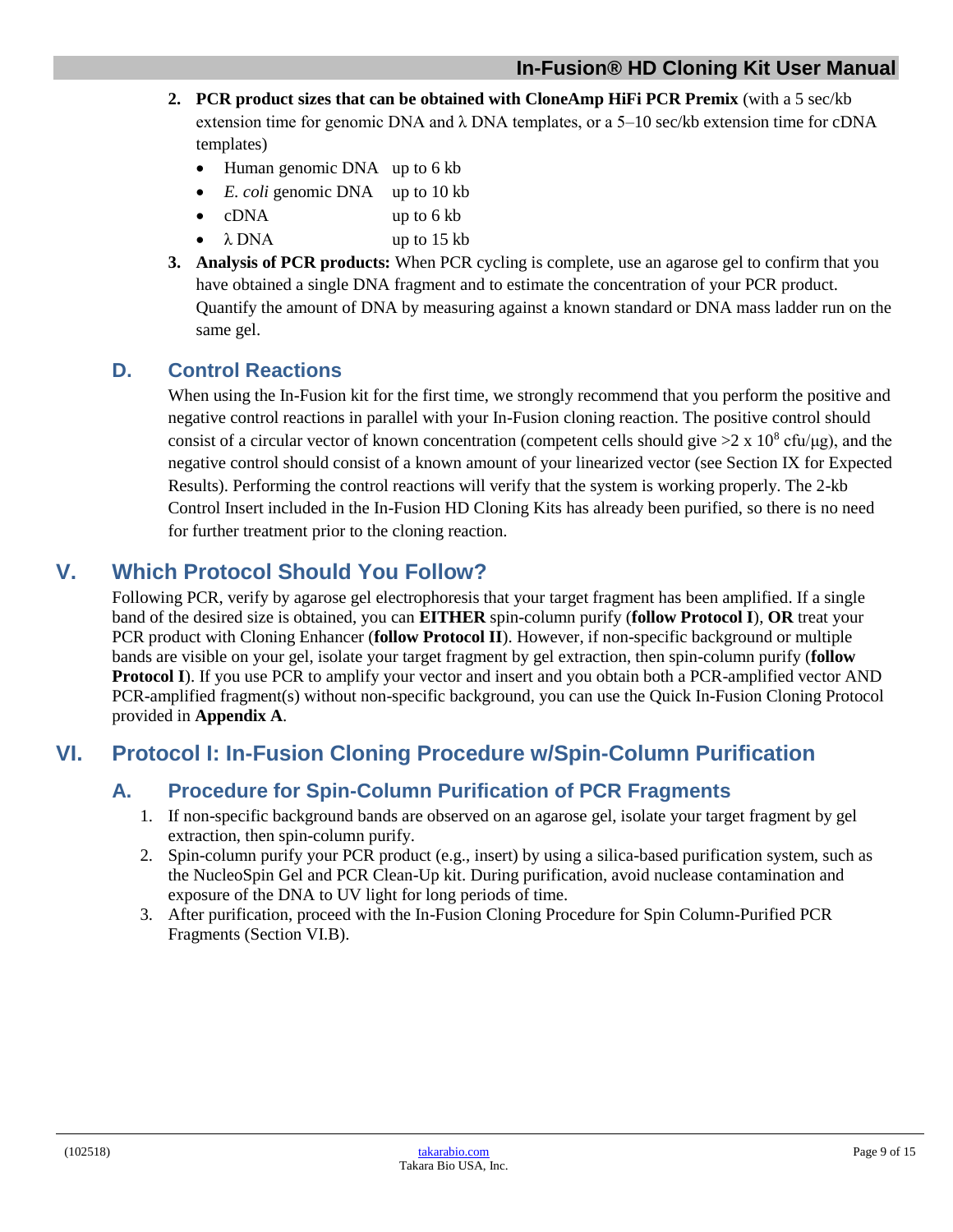## <span id="page-9-1"></span><span id="page-9-0"></span>**B. In-Fusion Cloning Procedure for Spin-Column Purified PCR Fragments**

In general, good cloning efficiency is achieved when using 50–200 ng of vector and inserts respectively, regardless of their lengths. More is not better. If the size of the PCR fragment is shorter than 0.5 kb, maximum cloning efficiency may be achieved by using less than 50 ng of fragment.

| <b>Rxn Component</b>                                                                                     | <b>Cloning Rxn</b>        | <b>Negative Control</b><br>Rxn | <b>Positive Control</b><br>Rxn  |  |  |
|----------------------------------------------------------------------------------------------------------|---------------------------|--------------------------------|---------------------------------|--|--|
| <b>Purified PCR fragment</b>                                                                             | 10 $-200$ ng <sup>*</sup> |                                | 2 µl of 2 kb<br>control insert  |  |  |
| Linearized vector                                                                                        | $50 - 200$ ng**           | 1 µl                           | 1 µl of pUC19<br>control vector |  |  |
| 5X In-Fusion HD Enzyme<br>Premix                                                                         | $2 \mu$                   | $2 \mu$                        | $2 \mu$                         |  |  |
| Dejonized Water<br>to 10 $\mu$<br>to 10 $\mu$<br>to 10 $\mu$                                             |                           |                                |                                 |  |  |
| *<0.5 kb: 10-50 ng, 0.5 to 10 kb: 50-100 ng, >10 kb: 50-200 ng<br>**<10 kb: 50-100 ng, >10 kb: 50-200 ng |                           |                                |                                 |  |  |

**Table 4. Recommended In-Fusion Reactions for Purified Fragments**

In general, for optimal results under standard conditions use an insert to vector ratio of 2:1. Molar ratio recommendations for specific cloning applications are listed below.

- When performing a cloning reaction with more than two fragments (including the linearized vector), the molar ratio of each of the multiple inserts should be 2:1 with regards to the linearized vector, i.e., two moles of each insert for each mole of linearized vector. The molar ratio of two inserts with one vector should be 2:2:1. For more details, please read the [In-Fusion HD Multiple-](http://www.takarabio.com/resourcedocument/x32740)[Insert Cloning Protocol-At-A-Glance.](http://www.takarabio.com/resourcedocument/x32740)
- If your purified PCR insert is large with respect to your linearized vector, we recommend a molar ratio of 1:1.
- For cloning of small DNA fragments (between 150 bp and 350 bp), the suggested insert to vector molar ratio is 3–5:1
- For cloning of short synthetic oligos (between 50 bp and 150 bp), the suggested oligo to vector molar ratio is 5–15:1. Depending on the oligo length, the optimal molar ratio must be determined empirically.

For more detailed guidelines on molar ratios please see the [Tips tab in the FAQs.](https://www.takarabio.com/learning-centers/cloning/in%E2%80%90fusion-cloning-faqs)

#### 1. **Set up the In-Fusion cloning reaction:**

- 2 μl 5X In-Fusion HD Enzyme Premix
- x μl\* Linearized vector
- x μl\* Purified PCR fragment
- x μl dH2O (as needed)

10 μl Total volume

\* For reactions with larger combined volumes of vector and PCR insert (>7 μl of vector + insert), double the amount of enzyme premix, and add  $dH_20$  for a total volume of 20  $\mu$ l.

2. Adjust the total reaction volume to 10  $\mu$ l using deionized H<sub>2</sub>O and mix the reaction.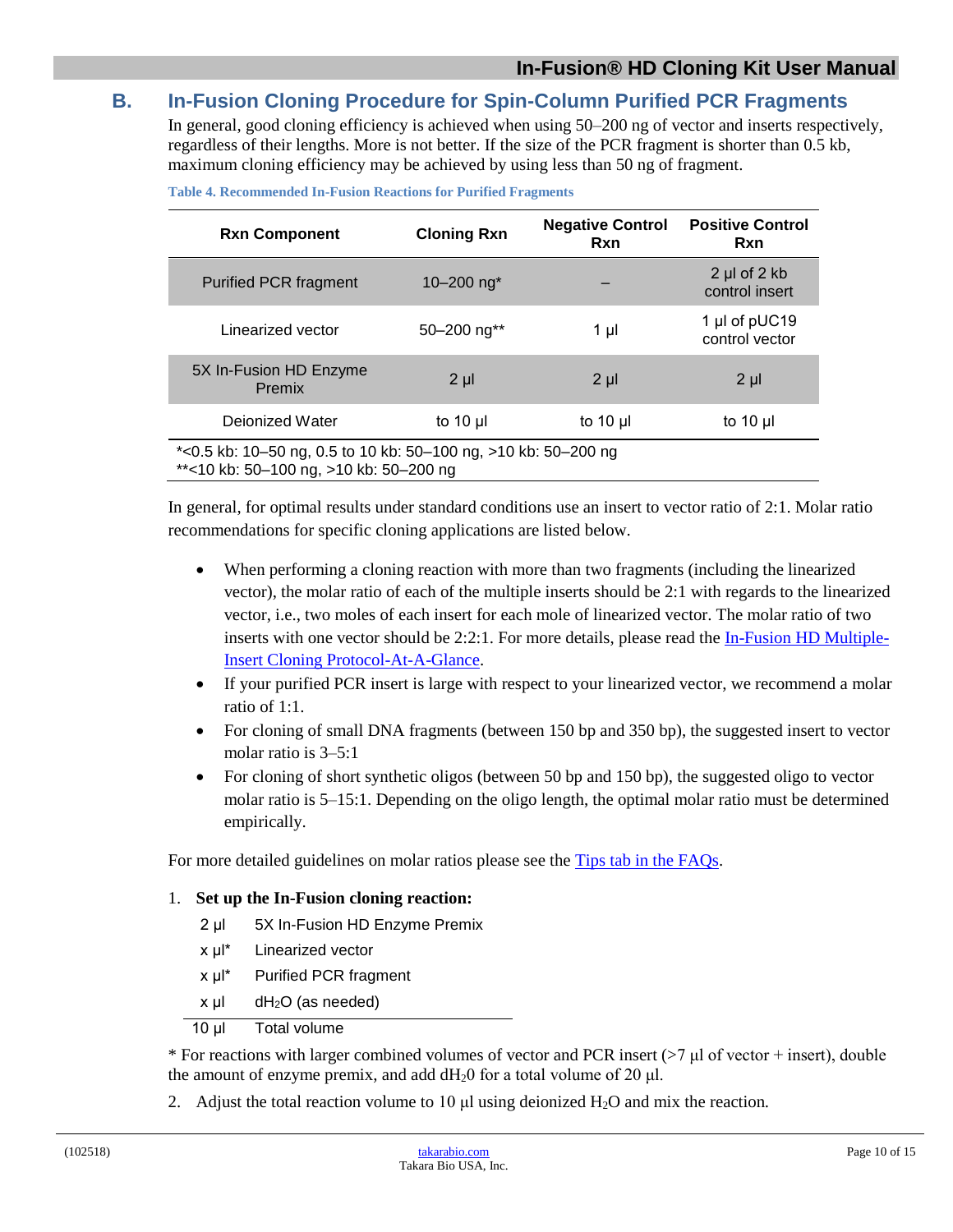3. Incubate the reaction for **15 min at 50 °C**, then place on ice.

**NOTE:** The In-Fusion reaction is completed within the required 15-min incubation. Longer incubation times do NOT increase cloning efficiency, even with multiple-insert cloning reactions.

4. Continue to the Transformation Procedure (Section VIII). You can store the cloning reactions at  $-20$ °C until you are ready.

# <span id="page-10-1"></span><span id="page-10-0"></span>**VII. Protocol II: In-Fusion Cloning Procedure w/Cloning Enhancer Treatment**

# **A. Procedure for Treating Unpurified PCR Fragments with Cloning Enhancer IMPORTANT: DO NOT treat purified PCR products with the Cloning Enhancer.**

Before setting up the In-Fusion cloning reaction, treat unpurified PCR products (e.g. fragments) as follows:

- 1. Add 2 μl of Cloning Enhancer to 5 μl of the PCR reaction.
- 2. Incubate at  $37^{\circ}$ C for 15 minutes, then at  $80^{\circ}$ C for 15 minutes in a PCR thermal cycler. If you used more than 100 ng of DNA as a template in the PCR reaction, extend the 37°C incubation step to 20 minutes. If you are using a water bath or heat block rather than a thermal cycler, extend each of the incubation steps to 20–25 minutes.
- 3. Proceed with the In-Fusion Cloning Procedure for Cloning Enhancer-Treated PCR Fragments (Section VII.B). If you cannot proceed immediately, store treated PCR reactions at  $-20^{\circ}$ C until you are ready.

# <span id="page-10-2"></span>**B. In-Fusion Cloning Procedure for Cloning Enhancer-Treated PCR Fragments**

**NOTE: If you use PCR to amplify your vector and insert and you obtain both a PCR-amplified vector and PCR-amplified fragment without non-specific background you may use the Quick In-Fusion Cloning Protocol provided in Appendix A.**

#### **1. Set up the In-Fusion cloning reaction:**

- 2 μl 5X In-Fusion HD Enzyme Premix
- x μl\* Linearized vector
- x μl\*\* Purified PCR fragment
- x μl dH2O (as needed)
- 10 μl Total volume

\* Use 50–200 ng of linearized vector.

\*\* Use 1–2 μl of Cloning Enhancer-treated fragments, regardless of their length. The total volume of Cloning Enhancer-treated PCR fragments should be up to 4 μl per 10-μl reaction. If you obtain a low product yield from your PCR reaction, we recommend purification of PCR fragments instead of Cloning Enhancer treatment.

- 2. Adjust the total reaction volume to 10  $\mu$ l using deionized H<sub>2</sub>O and mix the reaction.
- 3. Incubate the reaction for **15 min at 50°C**, then place on ice.

**NOTE:** The In-Fusion reaction is completed within the required 15-min incubation. Longer incubation times do NOT increase cloning efficiency, even with multiple-insert cloning reactions.

4. Continue to the Transformation Procedure (Section VIII). If you cannot transform cells immediately, store the cloning reactions at –20°C until you are ready.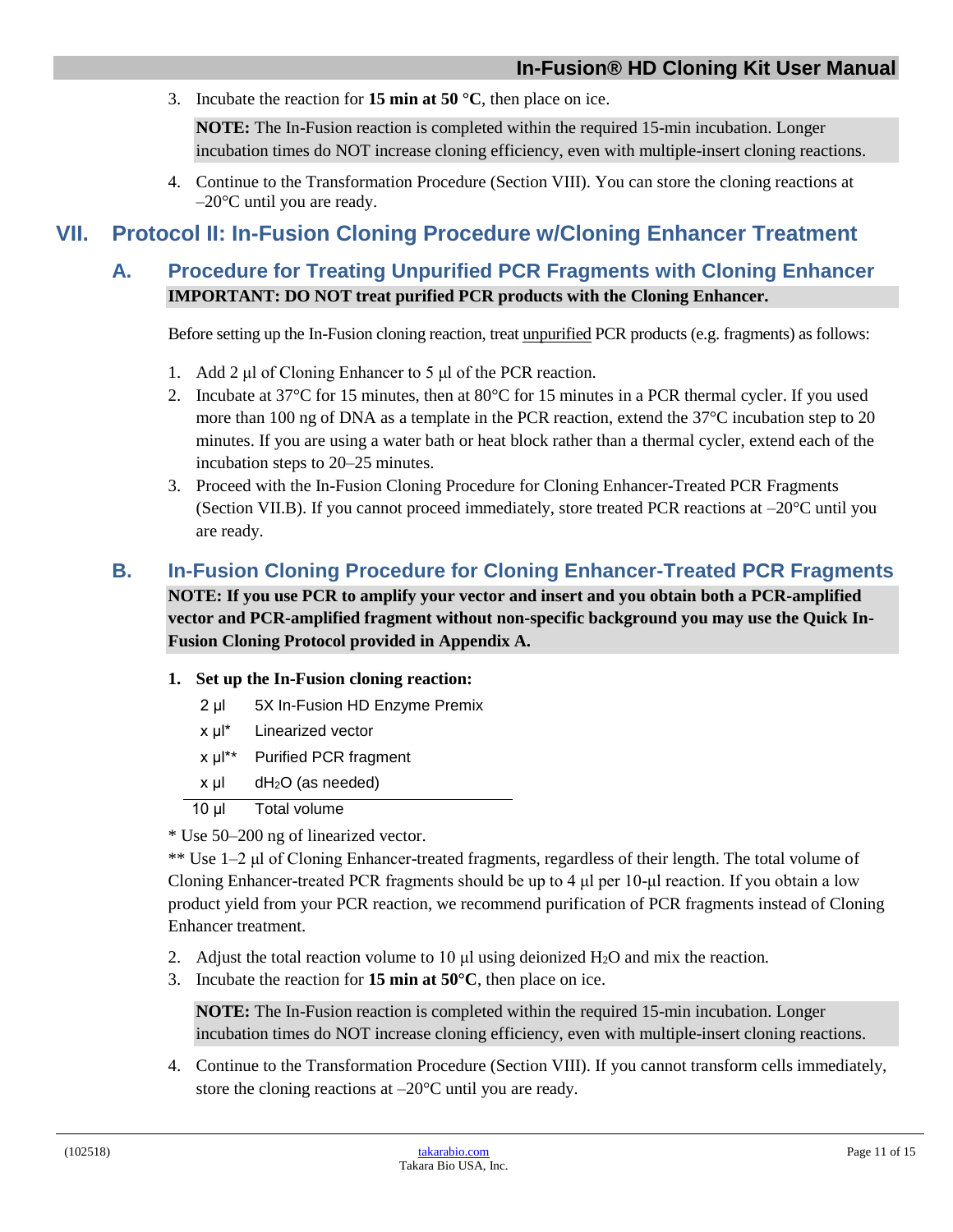# <span id="page-11-1"></span><span id="page-11-0"></span>**VIII. Transformation Procedure**

## **Procedure for Transformation Using Stellar Competent Cells**

The following protocol has been optimized for transformation using Stellar Competent Cells, sold in In-Fusion HD Plus kits and separately in several formats. If you are not using Stellar Competent Cells, follow the transformation protocol provided with your cells, but you may need to dilute the In-Fusion reaction mixture prior to transformation to increase cloning efficiency (See Table 5, Troubleshooting Guide). We strongly recommend the use of competent cells with a transformation efficiency  $\geq 1 \times 10^8$  cfu/ug.

For complete information on the handling of Stellar Competent Cells, please see the [Protocol.](http://www.takarabio.com/resourcedocument/x33081)

- 1. Thaw Stellar Competent Cells on ice just before use. After thawing, mix gently to ensure even distribution, and then move 50 µl of competent cells into a 14-ml round-bottom tube (Falcon tube). Do not vortex.
- 2. Add 2.5 µl of the In-Fusion reaction mixture to the competent cells.

**IMPORTANT: DO NOT add more than 5 μl of the reaction to 50 μl of competent cells. MORE IS NOT BETTER.** Using too much of the reaction mixture inhibits the transformation.

- 3. Place the tubes on ice for 30 min.
- 4. Heat shock the cells for exactly 45 sec at 42°C.
- 5. Place tubes on ice for 1–2 min.
- 6. Add SOC medium to bring the final volume to 500 µl. SOC medium should be warmed to  $37^{\circ}$ C before using.
- 7. Incubate by shaking (160–225 rpm) for 1 hr at 37°C.
- 8. Place 1/100–1/5 of each transformation reaction into separate tubes and bring the volume to 100 μl with SOC medium. Spread each diluted transformation reaction on a separate LB plate containing an antibiotic appropriate for the cloning vector (i.e., the control vector included with the kit requires 100  $\mu$ g/ml of ampicillin).

**NOTE:** For cloning reactions with more than two fragments, we recommend plating a larger volume (1/5–1/3) of each transformation reaction).

- 9. Centrifuge the remainder of each transformation reaction at 6,000 rpm for 5 min. Discard the supernatant and resuspend each pellet in 100 μl fresh SOC medium. Spread each sample on a separate LB plate containing the appropriate antibiotic. Incubate all of the plates overnight at 37°C.
- 10. The next day, pick individual isolated colonies from each experimental plate. Isolate plasmid DNA using a standard method of your choice (e.g. miniprep). To determine the presence of an insert, analyze the DNA by restriction digestion or PCR screening.

# <span id="page-11-2"></span>**IX. Expected Results**

The positive control plates typically develop several hundred white colonies when using cells with a minimum transformation efficiency of **1 x 10<sup>8</sup> cfu/μg**. The negative control plates should have few colonies.

The number of colonies on your experimental plates will depend on the amount and purity of the PCR product and linearized vector used for the In-Fusion cloning reaction.

- The presence of a low number of colonies on both plates—typically, a few dozen colonies is indicative of either transformation with too much of the reaction, or poor DNA/primer quality.
- The presence of many (hundreds) of colonies on the negative control is indicative of incomplete vector linearization.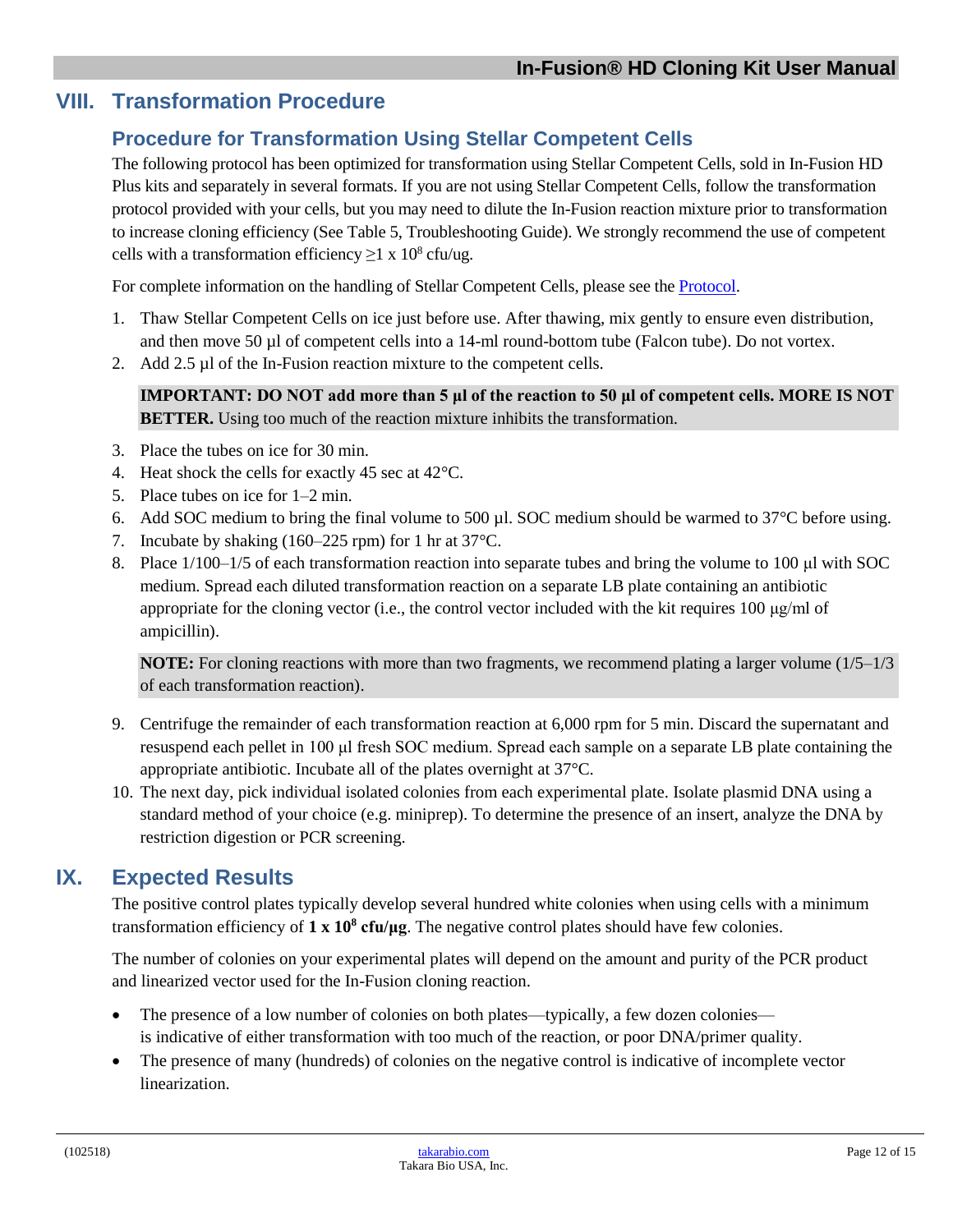# <span id="page-12-0"></span>**X. Troubleshooting Guide**

If you do not obtain the expected results, use the following guide to troubleshoot your experiment. To confirm that your kit is working properly, perform the control reactions.

**NOTE:** Many troubleshooting topics are covered in our online In-Fusion Cloning [FAQs](https://www.takarabio.com/learning-centers/cloning/in%E2%80%90fusion-cloning-faqs) and [Tips.](https://www.takarabio.com/learning-centers/cloning/in%E2%80%90fusion-cloning-tips)

<span id="page-12-1"></span>**Table 5. Troubleshooting Guide for In-Fusion Experiments**

| A. No or Few Colonies Obtained from Transformation |                                                                                                 |                                                                                                                                                                                                                                                                                                                                                                                                   |  |  |
|----------------------------------------------------|-------------------------------------------------------------------------------------------------|---------------------------------------------------------------------------------------------------------------------------------------------------------------------------------------------------------------------------------------------------------------------------------------------------------------------------------------------------------------------------------------------------|--|--|
| <b>Description of</b><br><b>Problem</b>            | <b>Possible Explanation</b>                                                                     | <b>Solution</b>                                                                                                                                                                                                                                                                                                                                                                                   |  |  |
|                                                    | Transformed with too<br>much In-Fusion<br>reaction                                              | Do not add more than 5 µl of the In-Fusion reaction to 50 µl of<br>competent cells (see Section VIII for details).                                                                                                                                                                                                                                                                                |  |  |
| Low<br>transformation                              | Competent cells are<br>sensitive to the<br>In-Fusion enzyme                                     | If your cloning efficiency is low, you may obtain better results<br>if you dilute the reaction. For some cell strains, it may be better<br>to dilute the In-Fusion reaction with TE buffer 5-10 times prior<br>to transformation (add 40-90 µl of TE buffer to 10 µl of<br>In-Fusion reaction).                                                                                                   |  |  |
| efficiency                                         | Bacteria were not<br>competent                                                                  | Check transformation efficiency. You should obtain $\geq 1 \times 10^8$<br>cfu/µg; otherwise use fresh competent cells.                                                                                                                                                                                                                                                                           |  |  |
|                                                    | Regions of homology<br>were not long enough<br>for efficient cloning of<br>>2 fragments at once | Increase homologous region of primers from 15 bp to 20 bp.                                                                                                                                                                                                                                                                                                                                        |  |  |
|                                                    | Low DNA concentration<br>in reaction                                                            | It is imperative to obtain the highest DNA concentration<br>possible in your In-Fusion reaction. Either the amount of vector<br>or the amount of PCR fragment was too low. We recommend<br>using between 50 ng and 200 ng of vector, depending on its<br>size (see Table 4).                                                                                                                      |  |  |
| Low quality DNA<br>fragments                       | <b>Gel purification</b><br>introduced<br>contaminants                                           | If your fragment was gel purified, it is imperative to obtain the<br>highest DNA concentration possible in your In-Fusion reaction.<br>The total volume of purified vector and insert should not exceed<br>$5$ $\mu$ .<br>If possible, optimize your PCR amplification reactions such that<br>you generate pure PCR products and use Cloning Enhancer<br>instead (see Section VII.A for details). |  |  |
|                                                    | Suboptimal PCR<br>product                                                                       | Repeat PCR amplification and purify product using a different<br>method of purification. Alternatively, perform phenol:chloroform<br>extraction on your original PCR product, followed by ethanol<br>precipitation.                                                                                                                                                                               |  |  |
|                                                    | Primer sequences are<br>incorrect                                                               | Check primer sequences to ensure that they provide 15 bases<br>of homology with the region flanking the insertion site (see<br>Section IV.C).                                                                                                                                                                                                                                                     |  |  |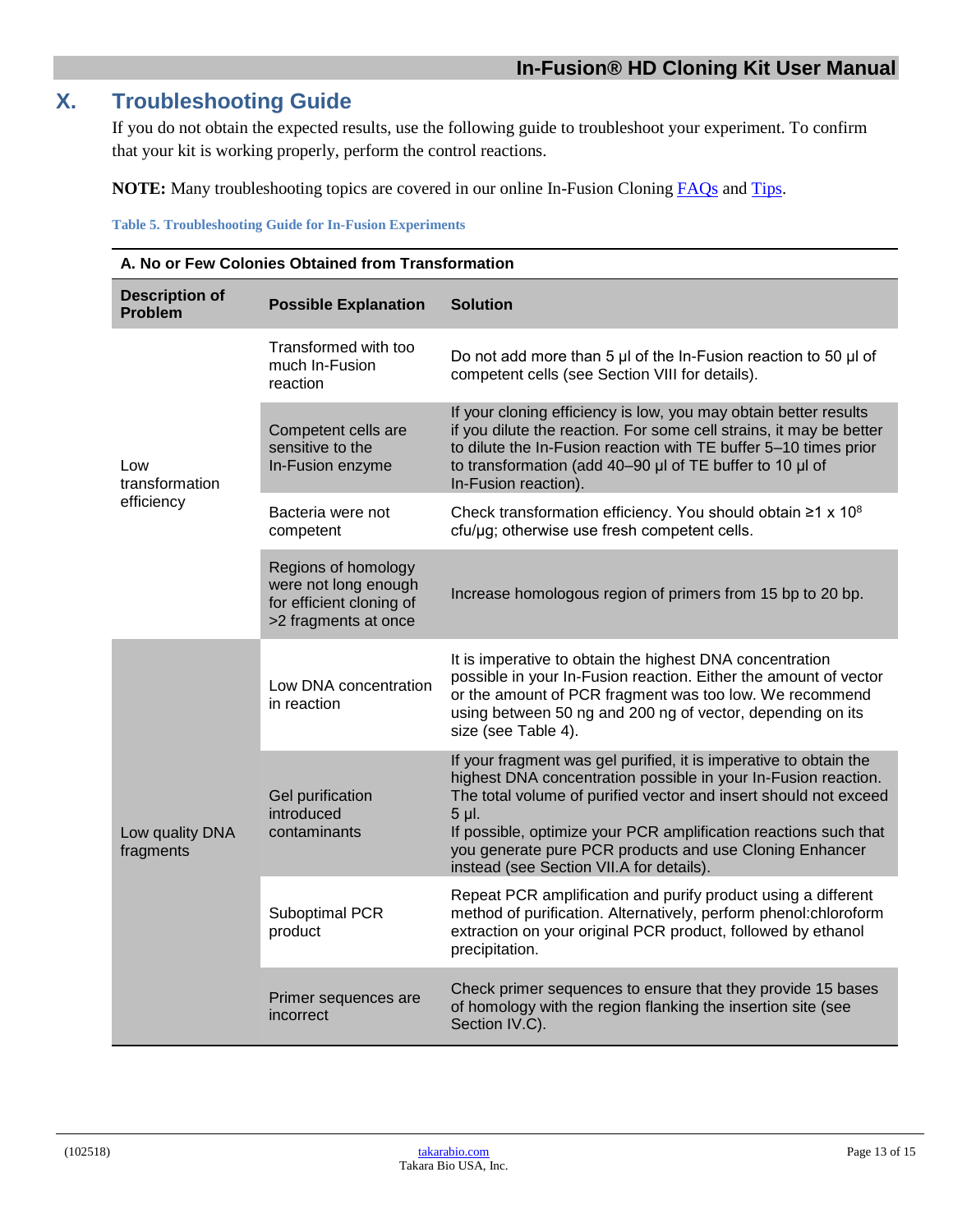| <b>Description of</b><br><b>Problem</b>                 | <b>Explanation</b>                                                                      | <b>Solution</b>                                                                                                                                                                                                                                                                                                                                                                                                                          |  |  |
|---------------------------------------------------------|-----------------------------------------------------------------------------------------|------------------------------------------------------------------------------------------------------------------------------------------------------------------------------------------------------------------------------------------------------------------------------------------------------------------------------------------------------------------------------------------------------------------------------------------|--|--|
|                                                         | Incomplete linearization<br>of your vector                                              | It is important to remove any uncut vector prior to use in the In-<br>Fusion reaction. If necessary, recut your vector and gel purify.                                                                                                                                                                                                                                                                                                   |  |  |
| Large numbers of<br>colonies obtained<br>with no insert | Contamination of<br>In-Fusion reaction by<br>plasmid with same<br>antibiotic resistance | If your insert was amplified from a plasmid, closed circular DNA<br>may have carried through purification and contaminated the<br>cloning reaction:<br>To ensure the removal of any plasmid contamination, we<br>recommend linearizing the template DNA before performing<br>PCR.<br>If you spin-column purify your insert, treating the PCR product<br>with DpnI before purification will help to remove contaminating<br>template DNA. |  |  |
|                                                         | Plates too old or<br>contained incorrect<br>antibiotic                                  | Be sure that your antibiotic plates are fresh (<1 month old).<br>Check the antibiotic resistance of your fragment.                                                                                                                                                                                                                                                                                                                       |  |  |
| <b>C. Clones Contained Incorrect Insert</b>             |                                                                                         |                                                                                                                                                                                                                                                                                                                                                                                                                                          |  |  |
| Large number of<br>colonies contain<br>incorrect insert | Your PCR product<br>contained non-specific<br>sequences                                 | If your PCR product is not a single distinct band, then it may be<br>necessary to gel purify the PCR product to ensure cloning of<br>the correct insert. See Section VI for more information.                                                                                                                                                                                                                                            |  |  |

#### **B. Large Numbers of Colonies Contained No Insert**

# <span id="page-13-1"></span><span id="page-13-0"></span>**Appendix A. Quick In-Fusion Cloning Protocol**

## **In-Fusion Cloning Procedure for a PCR-Amplified Vector & Fragment NOTE:**

If you obtain both a PCR vector and PCR fragment(s) without non-specific background, you may use the following Quick In-Fusion Cloning Protocol to perform the Cloning Enhancer treatment and In-Fusion reaction in the same tube.

#### **1. Set up the In-Fusion cloning reaction:**

- 2 μl 5X In-Fusion HD Enzyme Premix
- 1–2 μl\* PCR-linearized vector
- 1–2 μl\* PCR Fragment
- 1 μl Cloning Enhancer
- x μl dH2O (as needed)
- 10 μl Total volume

\* The total volume of PCR vector and fragment(s) should be up to 4 μl per 10 μl reaction.

- 2. Adjust the total reaction volume to 10  $\mu$ l using deionized H<sub>2</sub>O and mix the reaction.
- 3. Incubate the reaction for **15 min at 37 °C, followed by 15 min at 50°C**, then place on ice.
- 4. Continue to the Transformation Procedure (Section VIII). If you cannot transform cells immediately, store the cloning reactions at –20°C until you are ready.